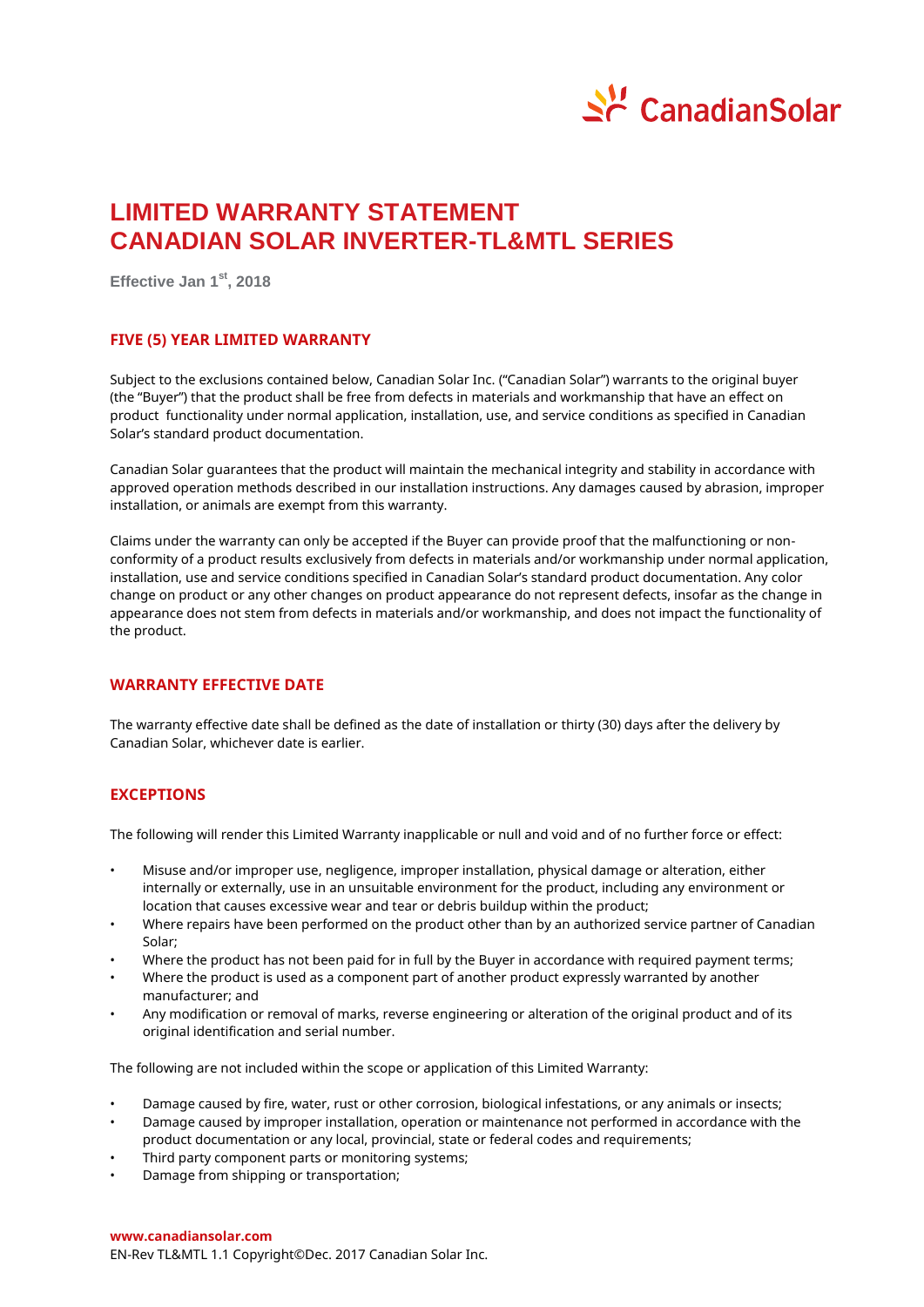

- Material or workmanship not provided by Canadian Solar or its approved service providers;
- Replaceable service items, including fuses and filters;
- Any costs incurred by the Buyer or installer for troubleshooting, installation, removal of the product;
- Damage caused by force majeure events, including but not limited to flood, fire, earthquakes, and lightning; and
- Damage caused by external events such as high input voltage from generators and electrical grid events outside the specifications of the product, including but not limited to harmonics, voltage transients, flickering and frequency events.

In addition, this Limited Warranty does not include a warranty of uninterrupted or error-free operation of the product, or warranties against normal wear and tear of the product or costs related to the removal, installation, or troubleshooting of electrical systems.

# **REMEDIES**

If the product fails to conform to this warranty, Canadian Solar will, at its option, either repair the product, replace the product with a product of the same type (or equivalent type if the same type is not then available), or refund the appropriate residual market value of the product.

Unless otherwise required by any mandatory applicable law, this Limited Warranty does not cover any transportation costs for return products, or for reshipment of any repaired or replaced product, or any other cost associated with installation, removal, or reinstallation of products.

Any repair or replacement of an affected product shall not increase the applicable warranty period. The warranty period for replaced or repaired product is the remainder of the warranty for the affected product. Ownership of all products which have been replaced is passed to Canadian Solar.

**EXCEPT AS OTHERWISE PROVIDED BY APPLICABLE LAW, THE FOREGOING REMEDIES STATE CANADIAN SOLAR'S SOLE AND EXCLUSIVE OBLIGATION AND THE BUYER'S SOLE AND EXCLUSIVE REMEDY FOR A BREACH OF THE FOREGOING LIMITED WARRANTY.**

# **CLAIM PROCESS**

If the Buyer believes that it has a justified claim covered by the limited warranty set forth above, then the Buyer shall submit such claim including but not limited to the claimed quantity, serial numbers, purchasing invoices and proofs in writing to Canadian Solar within the applicable warranty period specified above to the following address, or such future address as Canadian Solar may provide from time to time:

**Japan** Canadian Solar Japan K.K. Customer Support Department Round-Cross Shinjuku 5-Chome 8F 5-17-5 Shinjuku Shinjuku-ku Tokyo, Japan 160-0022 Tel: +81 3 5291 8591 E-mail: service.jp@canadiansolar.com

**Rest of Asia Pacific** Canadian Solar Inc. Customer Service Department 199 Lushan Road, Suzhou New District Jiangsu **Australia** Canadian Solar MSS (Australia) Pty Ltd Technical Department 42-44 Stephenson Street, Richmond VIC 3121, Australia Tel: +61 3 8609 1844 E-mail: service.au@canadiansolar.com

**Europe, Middle East & Africa**  Canadian Solar EMEA GmbH Customer Service Department Landsberger Strasse 94, 80339

#### **www.canadiansolar.com**

EN-Rev TL&MTL 1.1 Copyright© Dec. 2017 Canadian Solar Inc.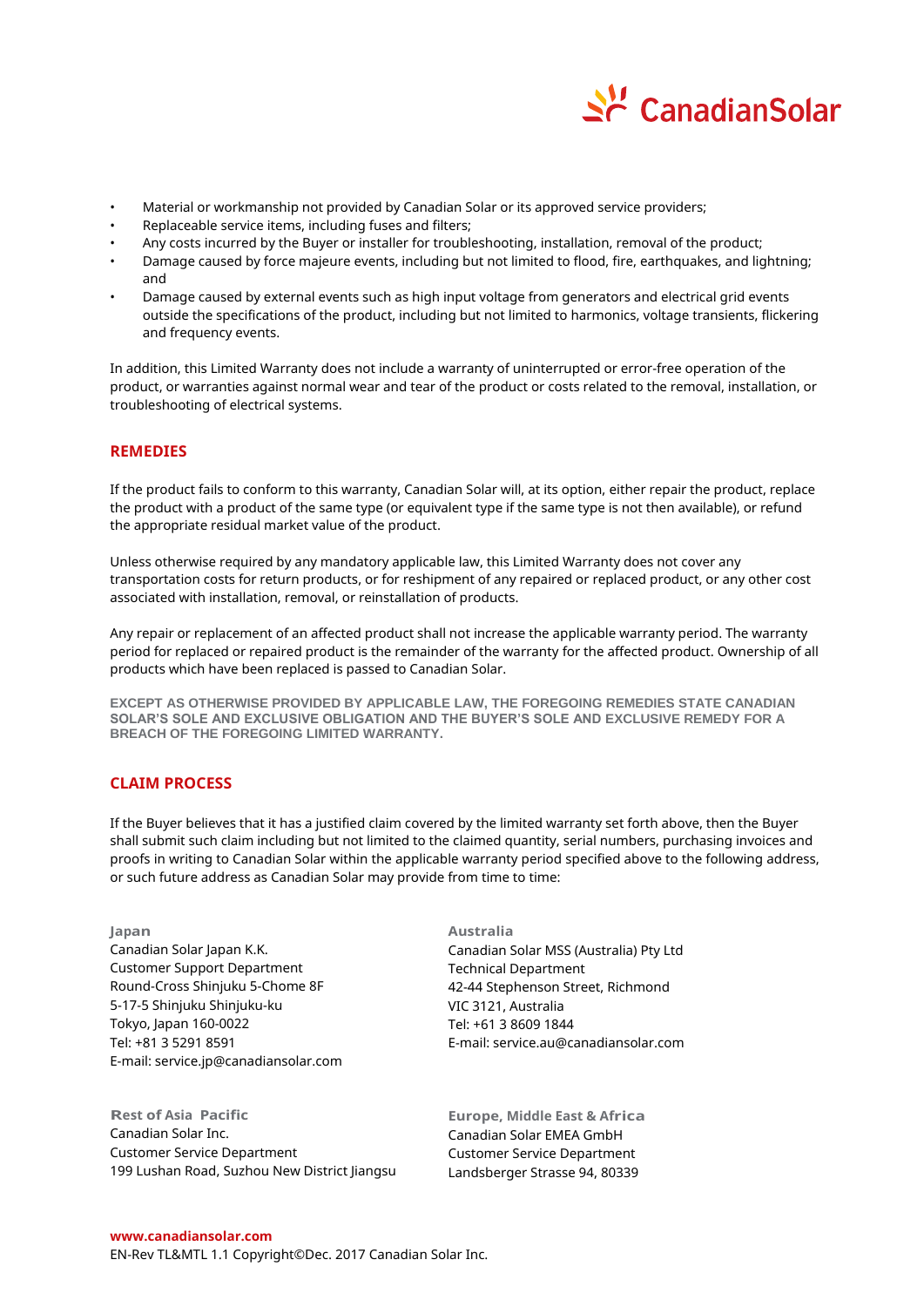

China, 215129 Tel: +86 512 66908088 E-mail: service.cn@canadiansolar.com Munich, Germany Tel: +49 89 5199689 0 E-mail: service.emea@canadiansolar.com

**North, South & Central America** Canadian Solar Inc. Customer Service Department 3000 Oak Road, Ste. 400 Walnut Creek, CA 94597 Tel: +1 855 315 8915 E-mail: service.ca@canadiansolar.com

# **DISPUTE RESOLUTION**

In the case of any dispute related to warranty claims, such dispute shall be referred to and finally resolved pursuant to the governing law clauses and dispute resolution procedures under the purchase agreement between the Buyer and Canadian Solar.

# **NOT INDEPENDENT WARRANTIES**

The Buyer has the right to pursue claims under this Limited Warranty; provided that if multiple claims arise from a single incident, then if Canadian Solar remedies such incident as set forth above, Canadian Solar shall be deemed to have resolved all applicable warranty claims arising from such an incident.

## **DISCLAIMERS**

THE LIMITED WARRANTIES SET FORTH HEREIN ARE IN LIEU OF AND EXCLUDE ALL OTHER EXPRESS OR IMPLIED WARRANTIES, INCLUDING BUT NOT LIMITED TO WARRANTIES OF MERCHANTABILITY AND FITNESS FOR A PARTICULAR PURPOSE OR APPLICATION, AND ALL OTHER OBLIGATIONS ON THE PART OF CANADIAN SOLAR UNLESS SUCH OTHER WARRANTIES AND OBLIGATIONS ARE AGREED TO IN WRITING BY CANADIAN SOLAR. SOME JURISDICTIONS LIMIT OR DO NOT PERMIT DISCLAIMERS OF WARRANTY, SO THIS PROVISION MAY NOT APPLY TO THE BUYER.

## **LIMITATION OF LIABILITY**

TO THE MAXIMUM EXTENT PERMITTED BY APPLICABLE LAW, CANADIAN SOLAR HEREBY DISCLAIMS, AND SHALL HAVE NO RESPONSIBILITY OR LIABILITY WHATSOEVER FOR, DAMAGE OR INJURY TO PERSONS OR PROPERTY OR FOR OTHER LOSS OR INJURY RESULTING FROM ANY CAUSE WHATSOEVER ARISING OUT OF OR RELATED TO ANY OF ITS PRODUCTS OR THEIR USE. TO THE MAXIMUM EXTENT PERMITTED BY APPLICABLE LAW, UNDER NO CIRCUMSTANCES SHALL CANADIAN SOLAR BE LIABLE TO THE BUYER, OR TO ANY THIRD PARTY CLAIMING THROUGH OR UNDER THE BUYER, FOR ANY LOST PROFITS, LOSS OF USE, OR EQUIPMENT DOWNTIME, OR FOR ANY INCIDENTAL, CONSEQUENTIAL, OR SPECIAL DAMAGES OF ANY KIND, HOWSOEVER ARISING, RELATED TO THE PRODUCTS, EVEN IF CANADIAN SOLAR HAS BEEN ADVISED OF THE POSSIBILITY OF SUCH DAMAGES.

TO THE MAXIMUM EXTENT PERMITTED BY APPLICABLE LAW, CANADIAN SOLAR'S AGGREGATE LIABILITY, IF ANY, IN DAMAGES OR OTHERWISE, SHALL NOT EXCEED THE PURCHASE PRICE PAID TO CANADIAN SOLAR BY THE BUYER FOR THE PRODUCT IN THE CASE OF A WARRANTY CLAIM.

THE BUYER ACKNOWLEDGES THAT THE FOREGOING LIMITATIONS ON LIABILITY ARE AN ESSENTIAL ELEMENT OF THE AGREEMENT BETWEEN THE PARTIES AND THAT IN THE ABSENCE OF SUCH LIMITATIONS THE PURCHASE PRICE OF THE PRODUCTS WOULD BE SUBSTANTIALLY DIFFERENT. SOME JURISDICTIONS LIMIT OR DO NOT PERMIT DISCLAIMERS OF LIABILITY, SO THIS PROVISION MAY NOT APPLY TO THE BUYER. SOME JURISDICTIONS